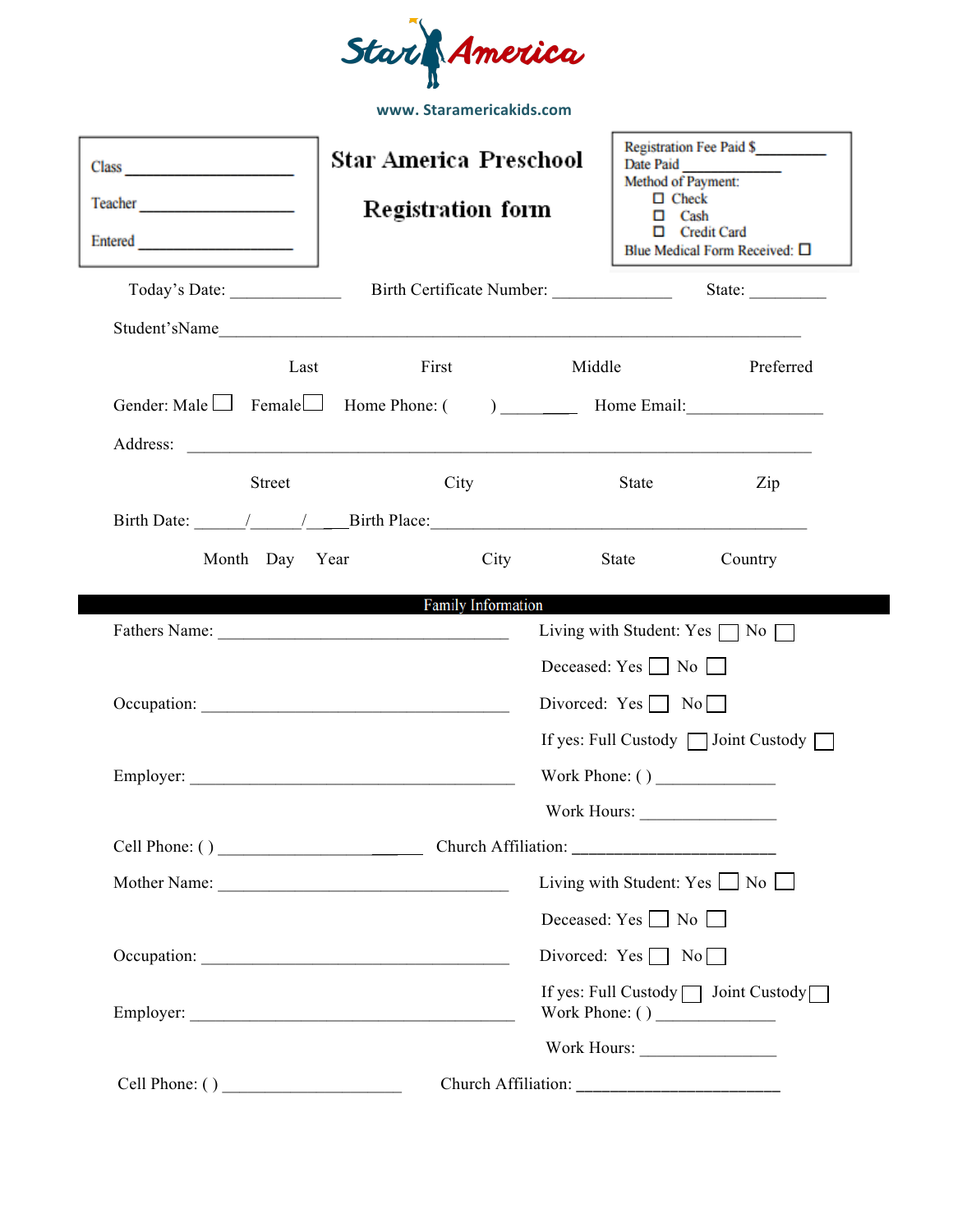

| Siblings:                                                                        |                                                     |  |  |                                                                                                                                                                                                                                      |  |  |  |  |
|----------------------------------------------------------------------------------|-----------------------------------------------------|--|--|--------------------------------------------------------------------------------------------------------------------------------------------------------------------------------------------------------------------------------------|--|--|--|--|
|                                                                                  |                                                     |  |  |                                                                                                                                                                                                                                      |  |  |  |  |
|                                                                                  |                                                     |  |  |                                                                                                                                                                                                                                      |  |  |  |  |
|                                                                                  |                                                     |  |  |                                                                                                                                                                                                                                      |  |  |  |  |
|                                                                                  |                                                     |  |  |                                                                                                                                                                                                                                      |  |  |  |  |
|                                                                                  | <b>Medical History</b>                              |  |  |                                                                                                                                                                                                                                      |  |  |  |  |
|                                                                                  |                                                     |  |  |                                                                                                                                                                                                                                      |  |  |  |  |
|                                                                                  | Student's Physician: Physician Physician's Phone () |  |  |                                                                                                                                                                                                                                      |  |  |  |  |
|                                                                                  |                                                     |  |  |                                                                                                                                                                                                                                      |  |  |  |  |
| Please list all medical concerns or information we should know about your child: |                                                     |  |  |                                                                                                                                                                                                                                      |  |  |  |  |
|                                                                                  |                                                     |  |  |                                                                                                                                                                                                                                      |  |  |  |  |
|                                                                                  |                                                     |  |  |                                                                                                                                                                                                                                      |  |  |  |  |
|                                                                                  |                                                     |  |  |                                                                                                                                                                                                                                      |  |  |  |  |
|                                                                                  |                                                     |  |  |                                                                                                                                                                                                                                      |  |  |  |  |
|                                                                                  |                                                     |  |  | ,我们也不会有什么。""我们的人,我们也不会有什么?""我们的人,我们也不会有什么?""我们的人,我们也不会有什么?""我们的人,我们也不会有什么?""我们的人                                                                                                                                                     |  |  |  |  |
|                                                                                  | <b>Additional Information</b>                       |  |  |                                                                                                                                                                                                                                      |  |  |  |  |
| reached:                                                                         |                                                     |  |  | Person(s) authorized to care for your child in an emergency - if mother, father, or guardian cannot be                                                                                                                               |  |  |  |  |
|                                                                                  |                                                     |  |  |                                                                                                                                                                                                                                      |  |  |  |  |
|                                                                                  |                                                     |  |  |                                                                                                                                                                                                                                      |  |  |  |  |
|                                                                                  |                                                     |  |  |                                                                                                                                                                                                                                      |  |  |  |  |
|                                                                                  |                                                     |  |  |                                                                                                                                                                                                                                      |  |  |  |  |
| 3. Name:                                                                         |                                                     |  |  | Address: <u>and the same of the same of the same of the same of the same of the same of the same of the same of the same of the same of the same of the same of the same of the same of the same of the same of the same of the </u> |  |  |  |  |
|                                                                                  |                                                     |  |  |                                                                                                                                                                                                                                      |  |  |  |  |

If your child will be going to a home care provider after school, please provide the following information about them:

| Name:         | Address: |
|---------------|----------|
| Phone (Home): | (Work):  |